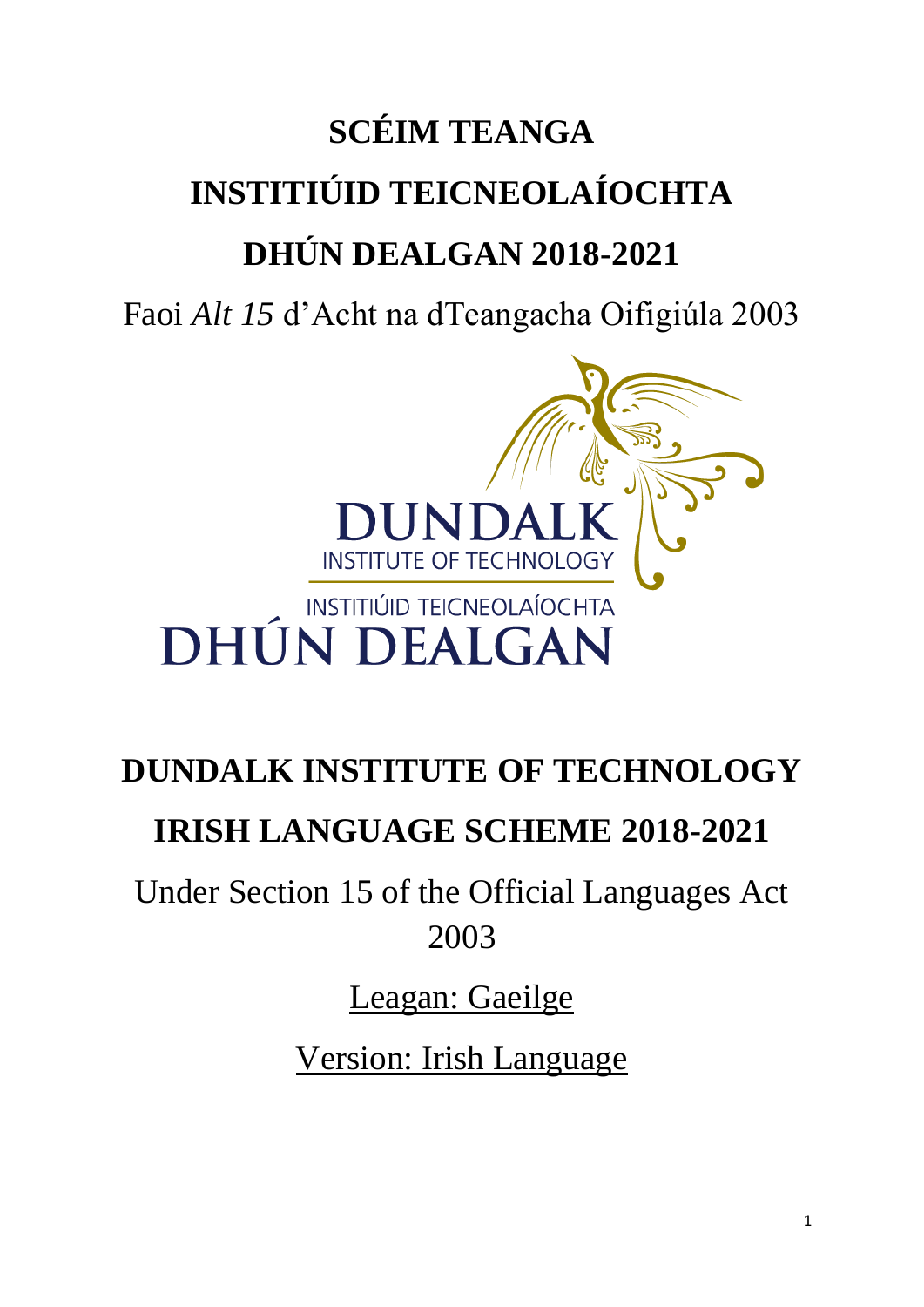## **Scéim Teanga Institiúid Teicneolaíochta Dhún Dealgan 2018-2021**

## **Clár na nÁbhar**

| 3                       |
|-------------------------|
| $\overline{\mathbf{4}}$ |
|                         |
| 5                       |
|                         |
| $5-9$                   |
|                         |
| 10                      |
|                         |
| 11                      |
|                         |
|                         |
| 12                      |
|                         |
|                         |
| 13                      |
|                         |
|                         |
| 14                      |
|                         |
|                         |
| 15                      |
| 16                      |
| 17                      |
|                         |
| 18-19                   |
|                         |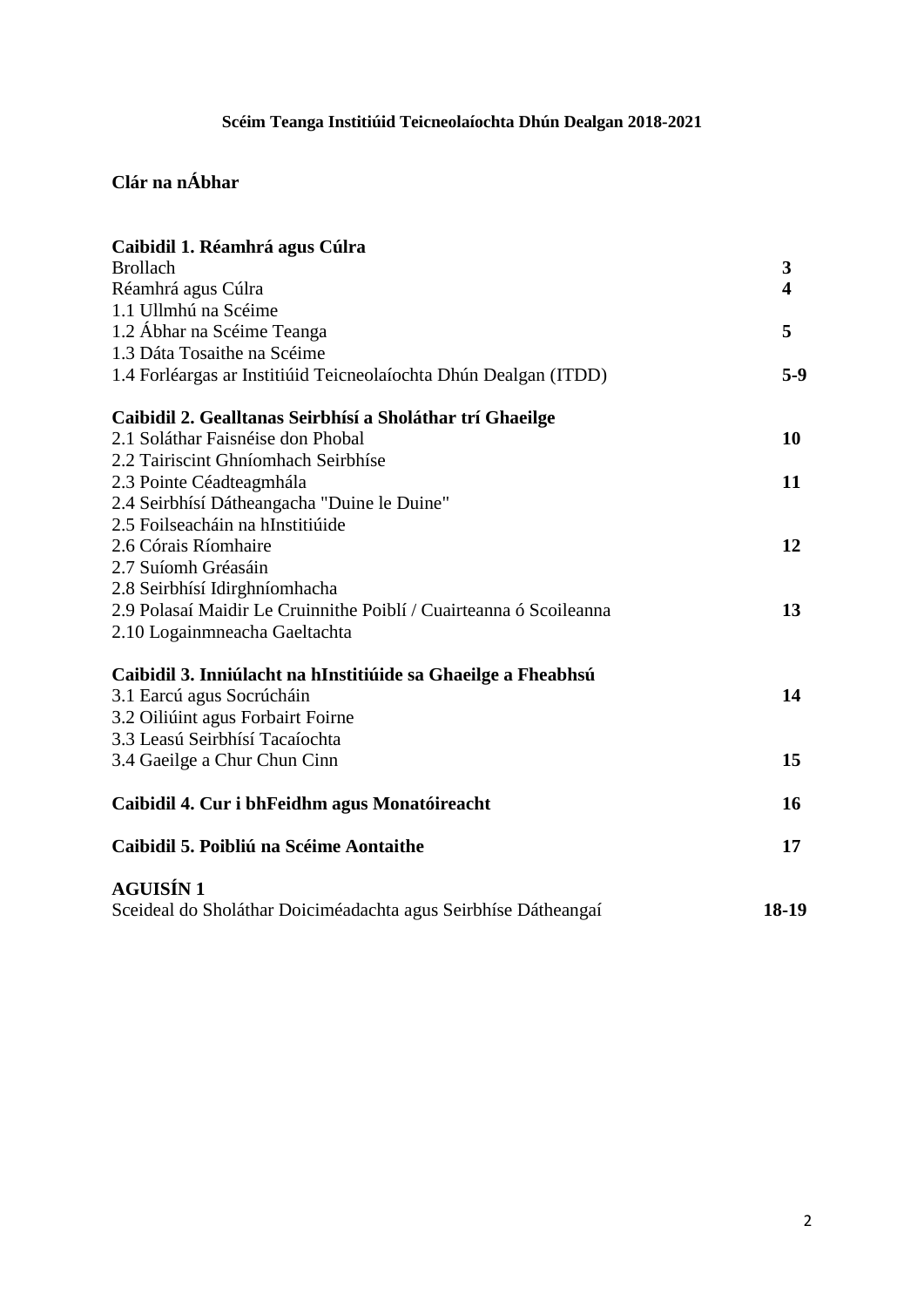## **CAIBIDIL 1**

#### **BROLLACH**

Is í seo an tríú scéim ag Institiúid Teicneolaíochta Dhún Dealgan faoi *Alt 15* d'Acht na dTeangacha Oifigiúla 2003. Bhí mar aidhm ag an gcéad agus an dara scéim an tAcht a shníomh i saol oibre laethúil ITDD.

Leis an tríú scéim seo, beimid in ann cur lenar baineadh amach sa dá scéim roimhe, chun a chinntiú gur féidir cloí le riachtanais an Achta, agus iad a chomhlíonadh, ar bhealach níos nádúrtha.

Chuir an Institiúid roimpi i gcónaí cloí le spiorad an Achta agus glacadh le cur chuige réamhghníomhach maidir le feidhmiú na scéimeanna a d'eascair as.

Léirítear cuspóir straitéiseach na hInstitiúide, i gcás chur i bhfeidhm na Scéime Teanga, i bPlean Straitéiseach ITDD 2017-2019, agus tá an Institiúid ag súil go mór le comhlíonadh rathúil a hoibleagáidí reachtúla sna blianta atá amach romhainn.

#### **An tUachtarán**

Michael Mulvey Ph.D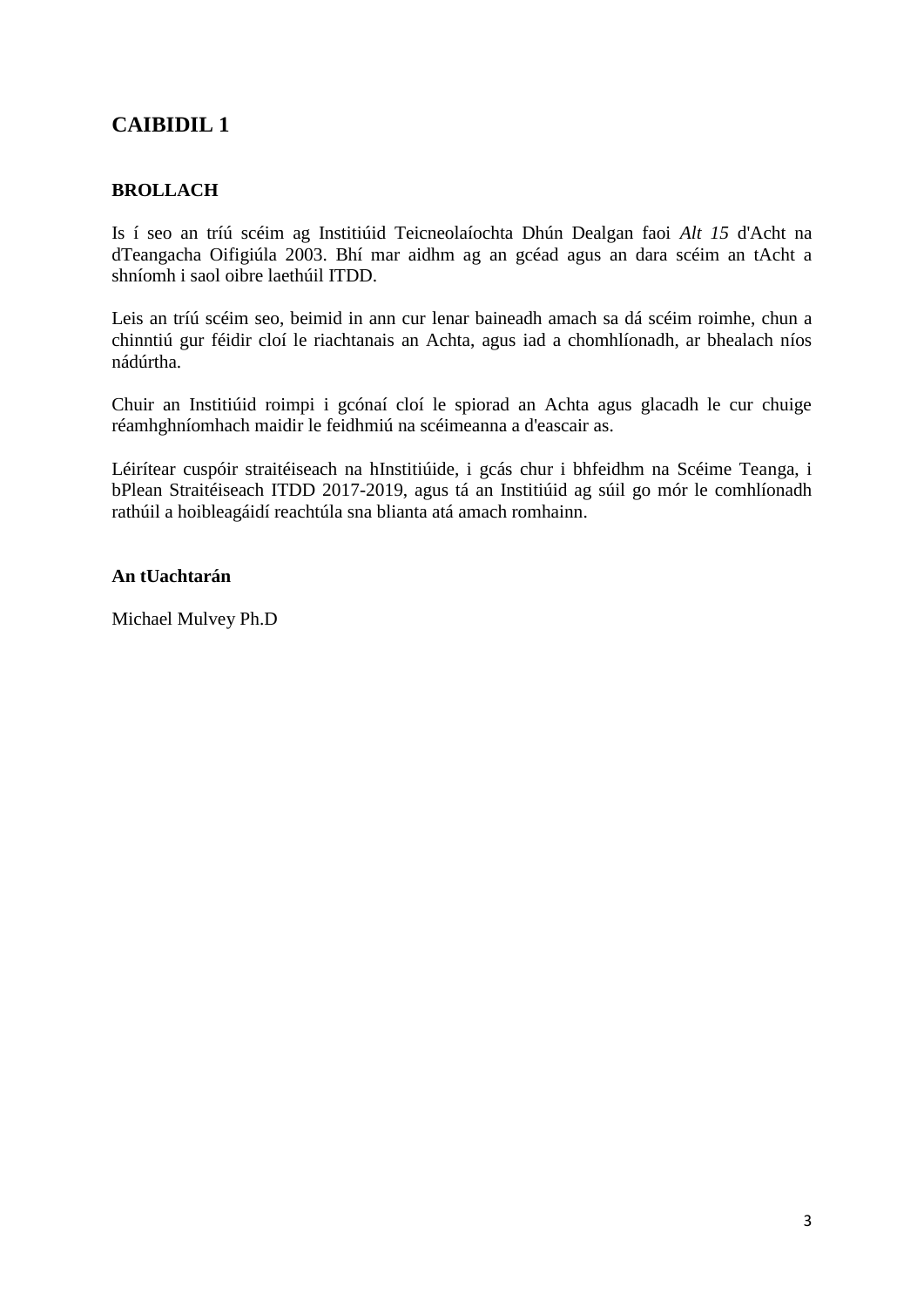## **RÉAMHRÁ AGUS CÚLRA**

Is í seo an tríú scéim teanga atá ullmhaithe ag Institiúid Teicneolaíochta Dhún Dealgan de réir *Alt 15* d'Acht na dTeangacha Oifigiúla, 2003 (ar a ghlaofar "an tAcht" amach anseo). Déanann *Alt 15* den Acht foráil d'ullmhú scéime reachtúla i measc chomhlachtaí poiblí a shonraíonn na seirbhísí atá ar fáil uathu:

- Trí mheán na Gaeilge,
- Trí mheán an Bhéarla, agus
- Trí mheán na Gaeilge agus an Bhéarla

chomh maith le beartais ar ghá glacadh leo chun a chinntiú go gcuirfí aon seirbhís nach bhfuil á soláthar ag an gcomhlacht trí mheán na Gaeilge ar fáil laistigh d'achar aontaithe ama.

Cuireann an scéim seo leis an gcéad dá scéim san Institiúid, agus leis na nósanna agus na cleachtais a bhí i bhfeidhm san Institiúid, chomh maith le prionsabail Seirbhíse Ardchaighdeáin do Chustaiméirí.

#### **1.1 ULLMHÚ NA SCÉIME**

Déanann *Alt 12* den Acht foráil d'ullmhú treoirlínte ag an Aire Cultúir, Oidhreachta agus Gaeltachta, agus dá n-eisiú chuig comhlachtaí poiblí chun tacú leo dréacht-scéimeanna a ullmhú. Cuireadh an scéim seo le chéile ag smaoineamh ar na treoirlínte céanna, a foilsíodh sa bhliain 2004, agus i ndiaidh phróiseas suntasach comhairliúcháin le mic léinn, lucht foirne agus le geallsealbhóirí seachtracha. Foilsíodh fógra poiblí faoi *Alt 13* den Acht i mí Bealtaine 2017, ag lorg aighneachtaí maidir le hullmhú na tríú dréacht-scéime ag ITDD. Tá an scéim seo stiúrtha ag gach aighneacht a fuarthas agus ag dearcadh agus moltaí na ngeallsealbhóirí a bhí bainteach léi. Tá an Institiúid fíor-bhuíoch as an méid ama atá caite agus an oiread iarrachta atá déanta acu siúd a bhí páirteach sa phróiseas.

Leagann an scéim seo amach na spriocanna atá sonraithe ag ITDD féin don tréimhse trí bliana agus leagann sí béim ar réimsí tosaíochta. Beidh an Leasuachtarán Pleanála Straitéisí, Cumarsáide agus Forbartha, a thugann tuairisc go díreach d'Uachtarán Institiúid Teicneolaíochta Dhún Dealgan, freagrach as monatóireacht agus athbhreithniú a dhéanamh ar an scéim.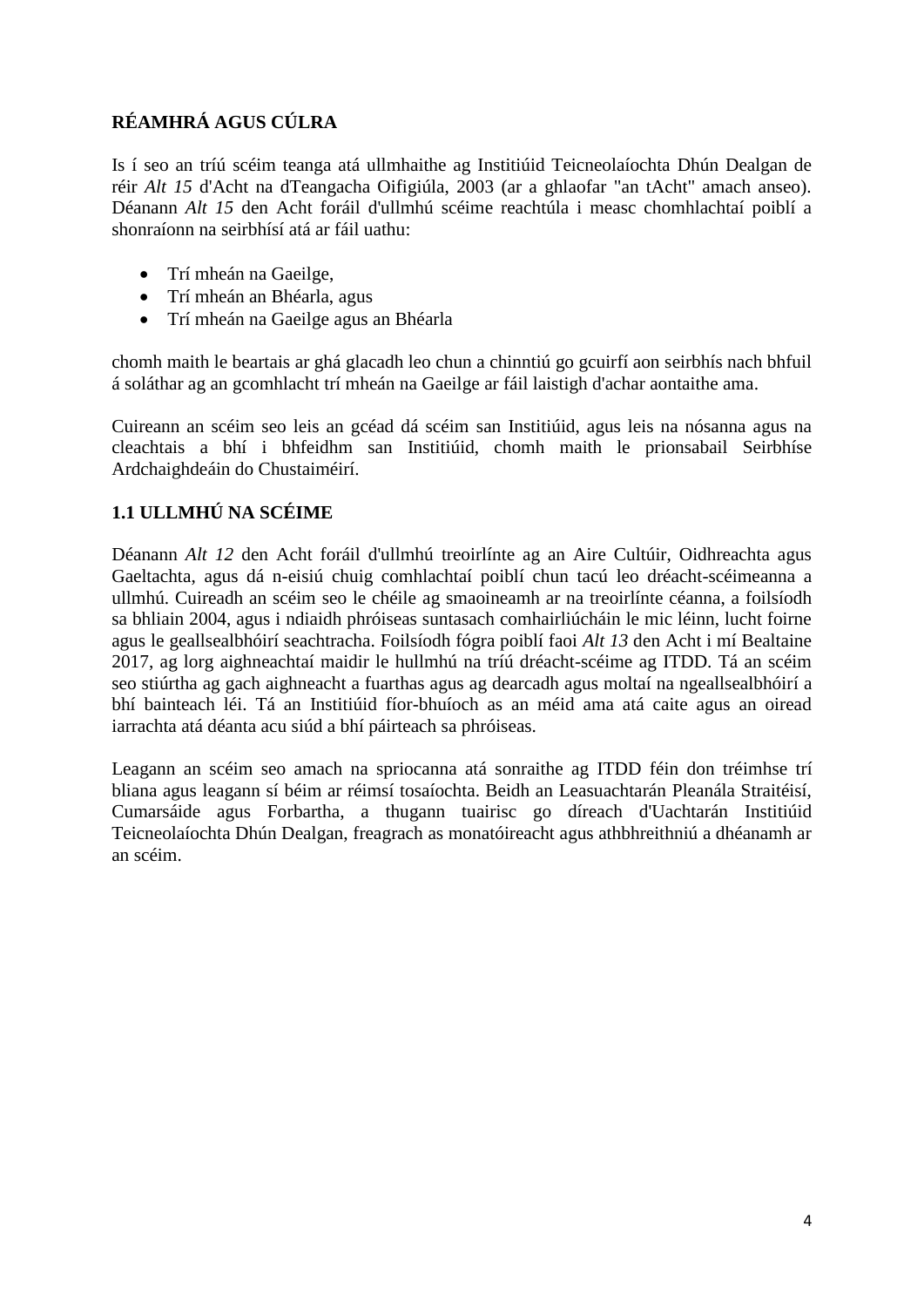#### **1.2 ÁBHAR NA SCÉIME TEANGA**

Aithníonn an tríú scéim seo an dea-thoil atá ann i leith na Gaeilge in ITDD agus cuireann sí lena bhfuil bainte amach ar fud na heagraíochta ó cuireadh i bhfeidhm an chéad agus an dara scéim.

Baineadh amach formhór na ngealltanas luaite sa chéad agus dara scéim agus tá dul chun cinn suntasach déanta i gcás na ngealltanas eile. Leasaíodh na seirbhísí dátheangacha ar fud na hInstitiúide. Sin ráite, aithníonn an Institiúid an tábhacht a ghabhann le leathnú agus leasú na seirbhísí dátheangacha nuair is cuí.

Dá réir sin, cuspóir na tríú scéime seo ná leanúint ar aghaidh ag comhlíonadh na ngealltanas seo agus leasú a dhéanamh ar leibhéal na seirbhíse thar tréimhse na scéime (2018-2021).

#### **1.3 DÁTA TOSAITHE NA SCÉIME**

Tá an scéim seo deimhnithe ag an Aire Cultúir, Oidhreachta agus Gaeltachta, le héifeacht ón 23 Feabhra 2018. Fanfaidh sí i bhfeidhm ar feadh tréimhse trí bliana ón dáta seo nó go dtí go ndeimhníonn an tAire scéim nua de bhun *Alt 15* den Acht, cibé ceann acu is déanaí.

#### **1.4 FORLÉARGAS AR INSTITÚID TEICNEOLAÍOCHT DHÚN DEALGAN**

#### **1.4.1 Próifíl na hInstitiúide**

Is mór-sholáthraí ardoideachais í Institiúid Teicneolaíochta Dhún Dealgan i réigiún Oirthuaiscirt Éireann, a dhíríonn go príomha ar na Contaetha Dún, Ard Mhacha, an Chabháin, Muineacháin, an Mhí, an Lú a chuimsíonn conair Bhéal Feirste – Bhaile Átha Cliath. Lena chois sin, meallann ITDD mic léinn ó Bhaile Átha Cliath Thuaidh agus réigiún cathrach Bhéal Feirste chomh maith le mic léinn ó fud fad na tíre. Bunaíodh Institiúid Teicneolaíochta Dhún Dealgan i 1970 chun tacaíocht níos dinimiciúla agus nuálaíoch san ardoideachas, agus chun leathnú eacnamaíoch uaillmhianach agus breis rochtana a sholáthar. Tá sí tagtha chun cinn ó shin i leith mar cheann de na hInstitiúidí Teicneolaíochta is mó in Éirinn lena cláir nuálaíocha, a teagasc den scoth, a cuid tacaíochta d'fhiontair nua, a rannpháirtíocht i gcúrsaí pobail, agus lena fionnachtana nua taighde. Suite ar champas úrscothach 90 acra, is Institiúid Tríú Leibhéal í ITDD le breis is 5,000 mac léinn, a bhronann céimeanna dá cuid féin suas go leibhéal 9 (Céimeanna Máistir) ar an gCreat Náisiúnta Cáilíochtaí. Cuireann sí svuít chuimseathach de chláir printíseachta ar fáil freisin. Déanann ITDD maoirsiú ar thaighde ag leibhéal Máistreachta agus Ph.D le cóhort de níos mó ná 60 taighdeoir.

Tá ITDD ar cheann de na hInstitiúidí Teicneolaíochta is fearr in Éirinn ó thaobh taighde de, agus díríonn sí ar na réimsí taighde seo a leanas:

#### **Teicneolaíochtaí Faisnéise agus Cumarsáide:** Ionad Taighde Bogearraí Rialaithe.

Feidhm: Creat a fhorbairt chun feidhmiú bhogearraí a oiriúnú d'earnáil idirnáisiúnta na bhfearas leighis.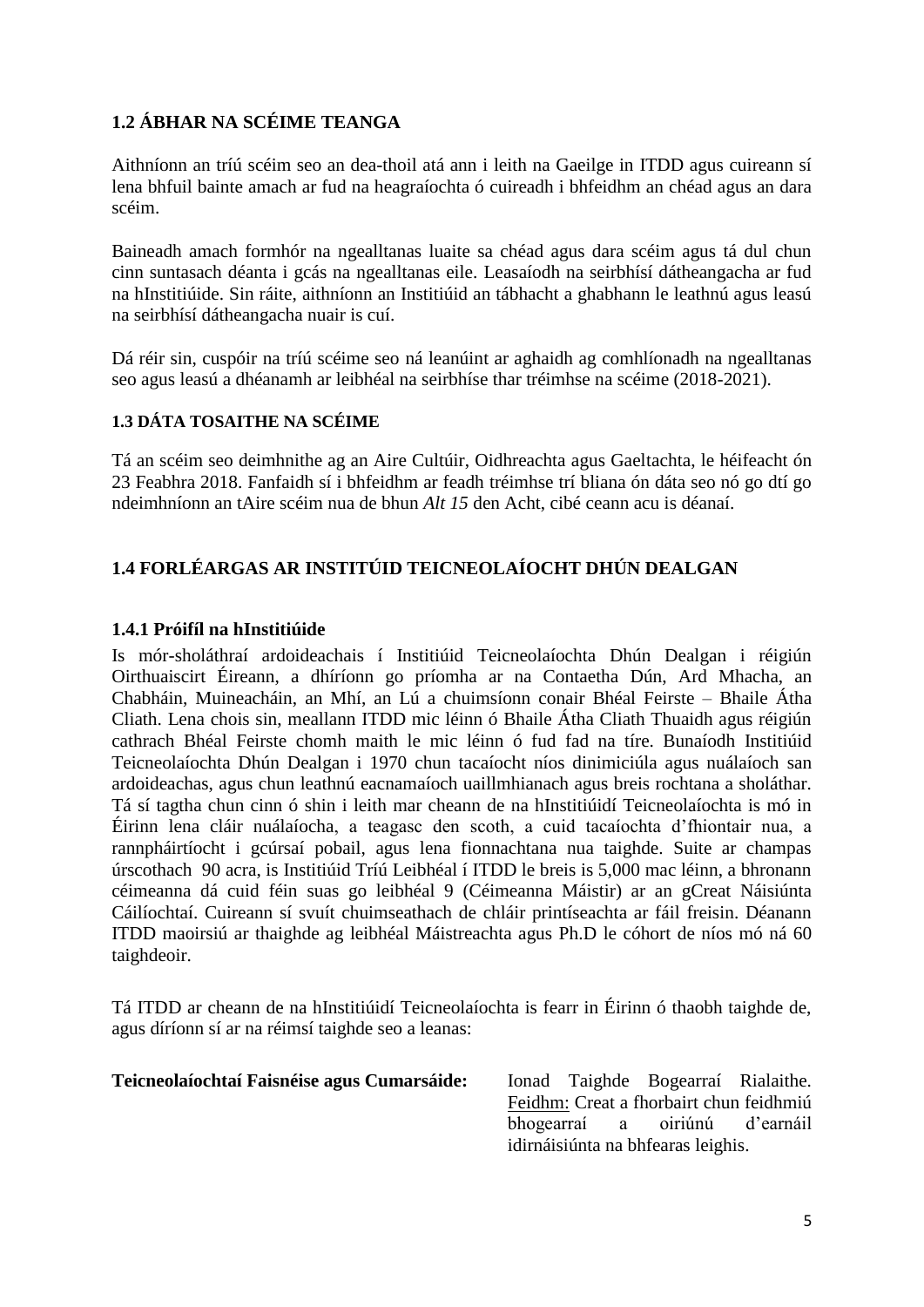| Sláinte:                     | Ionad Taighde ar Mhatáin Mhíne<br>(SMRC).                                                                                                                                                                                                                  |
|------------------------------|------------------------------------------------------------------------------------------------------------------------------------------------------------------------------------------------------------------------------------------------------------|
|                              | Feidhm: Déanann an tIonad Taighde ar<br>Mhatáin Mhíne iniúchadh ar rialú<br>matáin neamhdheonacha a rialíonn<br>feidhmeanna coirp amhail srianadh<br>aerbhealaí (agus dá bhrí sin éascacht<br>análaithe), rialú lamhnáin, agus brú fola.                   |
| <b>Fuinneamh:</b>            | Ionad um Fhuinneamh In-athnuaite.<br>Feidhm: Ag cuidiú le trasdul Éirinn go<br>geilleagar atá bunaithe ar fhuinneamh in-<br>athnuaite.                                                                                                                     |
| <b>Comhshaol:</b>            | Ionad um Staidéar Fionnuisce agus<br>Comhshaoil.                                                                                                                                                                                                           |
|                              | Feidhm: I mbun taighde il- agus idir-<br>dhisclipíneach um bhainistiú locha agus<br>dobharcheantair; I mbun taighde um<br>bhainistiú acmhainní orgánacha agus<br>uisce agus pobail.                                                                        |
| Aosú:                        | Ionad Netwell/CASALA.                                                                                                                                                                                                                                      |
|                              | Feidhm: Bearta nua a fhorbairt a<br>chuireann feabhas ar chaighdeán beatha<br>agus folláine dhaoine aosta agus iad siúd<br>a thugann aire dóibh.                                                                                                           |
| Na hEalaíona Cruthaitheacha: | Ionad<br>Thaighde Ealaíona<br>um<br>Cruthaitheach agus an tIonad um<br>Thaighde Ceoil.<br>mbun<br>Feidhm:<br>$\mathbf{I}$<br>tiaghde<br>ar<br>Cheoleolaíocht agus Eitnicheoleolaíocht,<br>Cultúr, Pobal agus<br>Sochaí,<br>agus<br>Cleachtas Cruthaitheach |
|                              |                                                                                                                                                                                                                                                            |

#### **1.4.2 Féiniúlacht ITDD**

#### *Misean*

Cuireann ITDD ardoideachas ar fáil atá dírithe ar an bhfoghlaimeoir, a fhreastalaíonn ar riachtanais an fhoghlaimeora agus a chuireann ar chumas lucht a foirne ardchaighdeán foghlama agus teagaisc, taighde agus teagmhála a sholáthar chun tacú le forbairt eacnamaíoch, shóisialta agus chultúrtha an réigiúin agus i gcoitinne.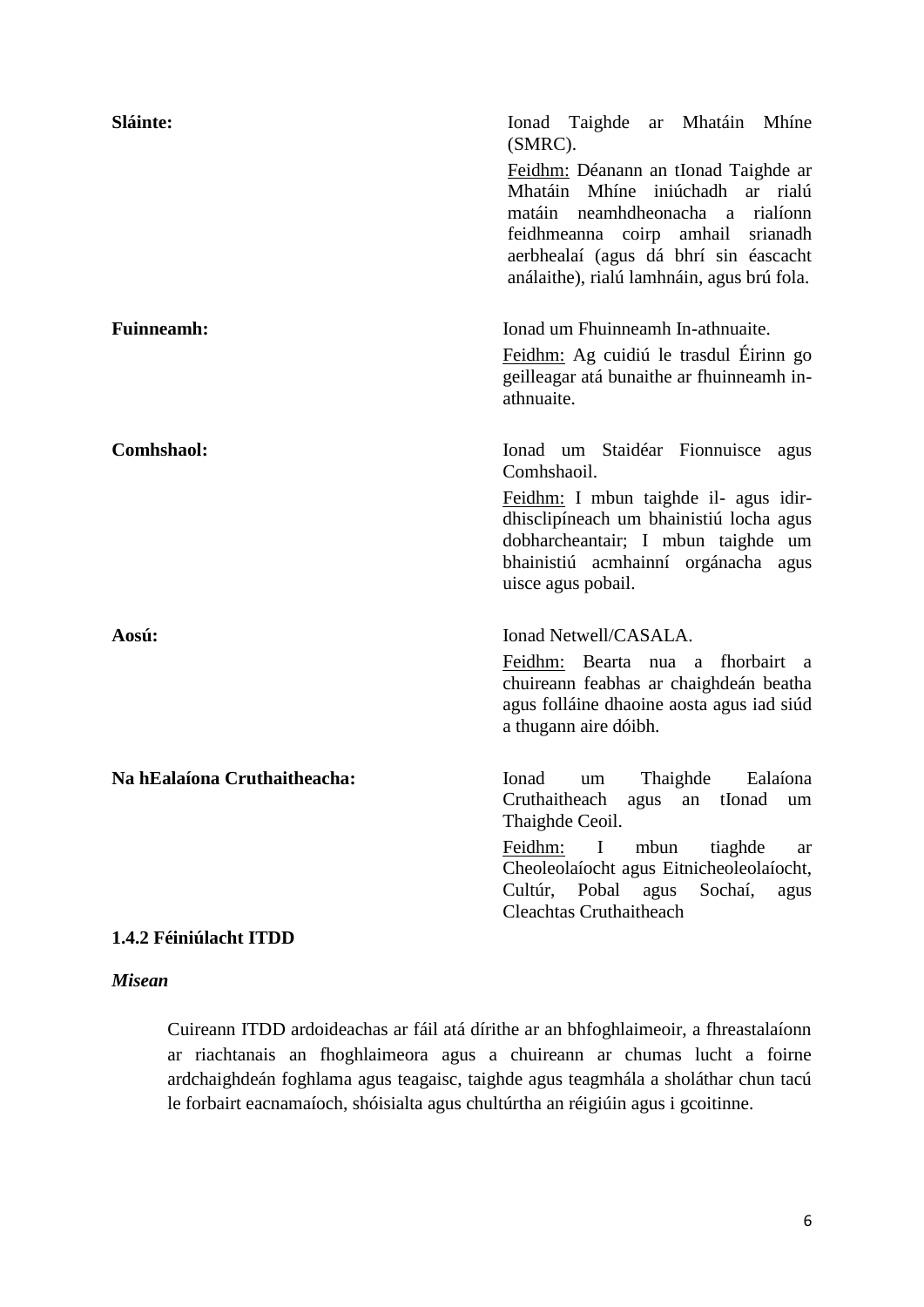Go mbeadh ITDD ar an rogha Institiúid Ardoideachais ag foghlaimeoirí, fostóirí agus ag pobal réigiún an Oirthuaiscirt.

#### *Luachanna*

*Foghlaim agus Gnóthachtáil Dírithe ar an bhFoghlaimeoir:* Tá rath acadúil agus pearsanta na bhfoghlaimeoirí ag croílár an uile ghnímh san Institiúid. Creideann ITDD go láidir i gcumasú an fhoghlaimeora aonair agus an deis a thabhairt do gach uile foghlaimeoir foghlaim, rath a bhaint amach agus lán a gcumais a shroicheadh go hacadúil, sa láthair oibre agus sa phobal.

*Cuimsitheacht agus Inrochtaineacht:* Tá ITDD tiomanta don ardoideachas a dhéanamh inrochtana do gach foghlaimeoir agus do sheirbhísí oideachais agus tacaíochta a sholáthar a chuirfidh ar chumas na bhfoghlaimeoirí a spriocanna oideachais féin a bhaint amach. Tabharfar tacaíocht don tslua mhór foghlaimeoirí trí chomh-dheiseanna rochtana agus trí sholáthar seirbhísí oideachais agus tacaíochta deartha chun forbairt foghlama agus phearsanta a leasú.

*Barr Feabhais sa bhFoghlaim, Teagasc agus Taighde*: Tá an Institiúid tiomanta do bharr feabhais sa bhfoghlaim, teagasc agus sa taighde agus tabharfaidh sí tacaíocht ghníomhach don fhoireann chun uas-sciliú, a spriocanna pearsanta a bhaint amach agus leanúint ar aghaidh ag oibriú ag na leibhéil ghairme is airde.

*Cur le Forbairt Phobail agus Eacanamíoch:* Tá an Institiúid tiomanta do fhreastal ar riachtanais eacnamaíocha, shóisialta agus chultúrtha an phobail agus an réigiúin agus tá sí tacaithe sa mhéid sin ag comhpháirtíochtaí agus comhaontais straitéiseacha ag leibhéal réigiúnach, náisiúnta agus idirnáisiúnta.

*Caighdeán na Láithreach Oibre:* Tuigtear luach gach ball i bpobal na hInstitiúide. Cothaíonn an Institiúid meas, iontaoibh agus tacaíocht i measc na foirne agus na bhfoghlaimeoirí trí chomh-rialachas agus laistigh de thimpeallacht bhríomhar foghlama.

*Cuntasacht:* Gabhann an Institiúid uirthi féin bainistíocht éifeachtach agus éifeachtúil na nacmhainní daonna agus airgeadais a chinntiú chun iontaoibh an phobail a choimeád agus chun todhchaí inbhuanaithe a dheimhniú le freagracht airgeadais soiléir.

*Tiomanta don Todhchaí:* Cinntítear measúnú leanúnach ar spriocanna chun aghaidh a thabhairt ar na riachtanais reatha agus chun ullmhú do dhúshláin na todhchaí.

#### **1.4.3 Custaiméirí agus Páirtithe Leasmhara**

Is iad na mic léinn príomh-pháirtithe leasmhara na hInstitiúide, agus tá dualgas cúraim ar leith ag an Institiúid dóibh. Bíonn sí i dteagmháil chomh maith le hinstitiúidí agus

*Fís*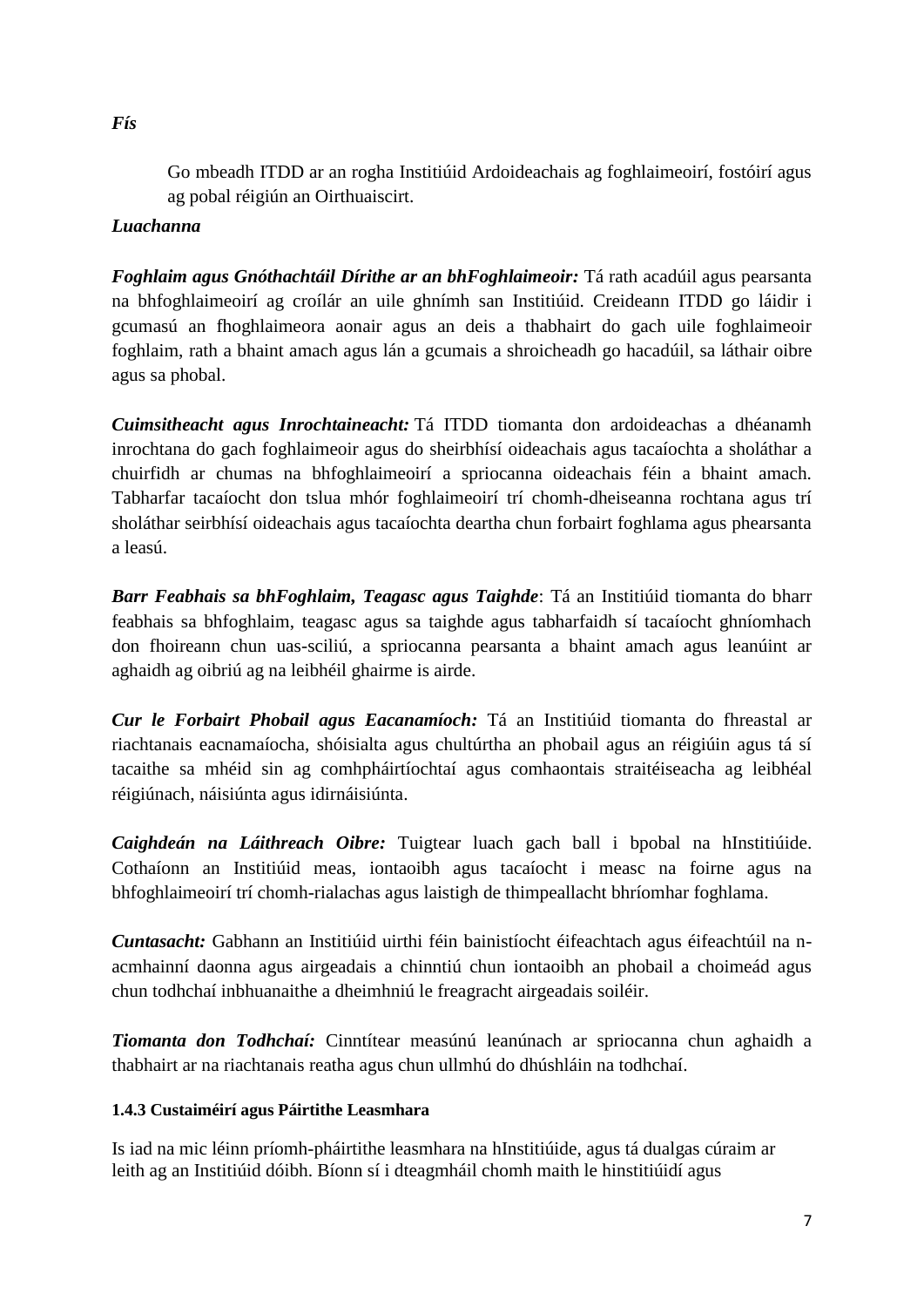gníomhaireachtaí oideachais eile, agus leis an bpobal i gcoitinne. Seo a leanas an liosta de phríomh-chliaint agus príomh-chustaiméirí na hInstitiúide:

*Ranna Rialtais An Phríomh-Oifig Staidrimh An Pobal: Tuismitheoirí Scoileanna Pearsanra Gairmthreorach Comhphobail Lucht na hEarnála Iarchéimithe Comhlachtaí eile: Comhairlí Uirbeacha agus Contae Comhlachas Tráchtála Comhairle Lucht Trádála Turasóireacht Éireann Fiontraíocht Éireann Eagraíochtaí Oideachais Eile*

Beidh gealltanais na gcaighdeán seirbhíse do chustaiméirí ag ITDD maidir le soláthar seirbhísí dár gcustaiméirí i bhfeidhm ar na seirbhísí sin, cuma más i nGaeilge nó i mBéarla go dtugtar an tseirbhís.

#### **1.4.4 Struchtúir na hInstitiúide**

#### *Rialachas*

Is é atá mar phríomh-fheidhm ag an **mBord Rialaithe** ná gnóthaí na hInstitiúide a bhainistiú agus a rialú. Is é an **tUachtarán** a rialaíonn agus a stiúrann gníomhaíochtaí na hInstitiúide agus atá freagrach as a mbainistiú éifeachtach agus cuí. An príomh-chuspóir atá ag an **bhFoireann Ceannasaíochta** ná tacú leis an Uachtarán polasaithe na hInstitiúide a chur i bhfeidhm agus maoirseacht a dhéanamh ar fhorbairt agus ar chur i bhfeidhm na pleanála straitéisí san Institiúid.

#### *Comhairle Acadúil*

Tugann an Chomhairle Acadúil tacaíocht don Bhord Rialaithe agus iad ag pleanáil, ag comhordú, ag forbairt agus ag maoirsiú obair oideachais na hInstitiúide agus déanann siad caighdeán acadúil chúrsaí agus ghníomhaíochtaí na hInstitiúide a chosaint, a chothú agus a fhorbairt.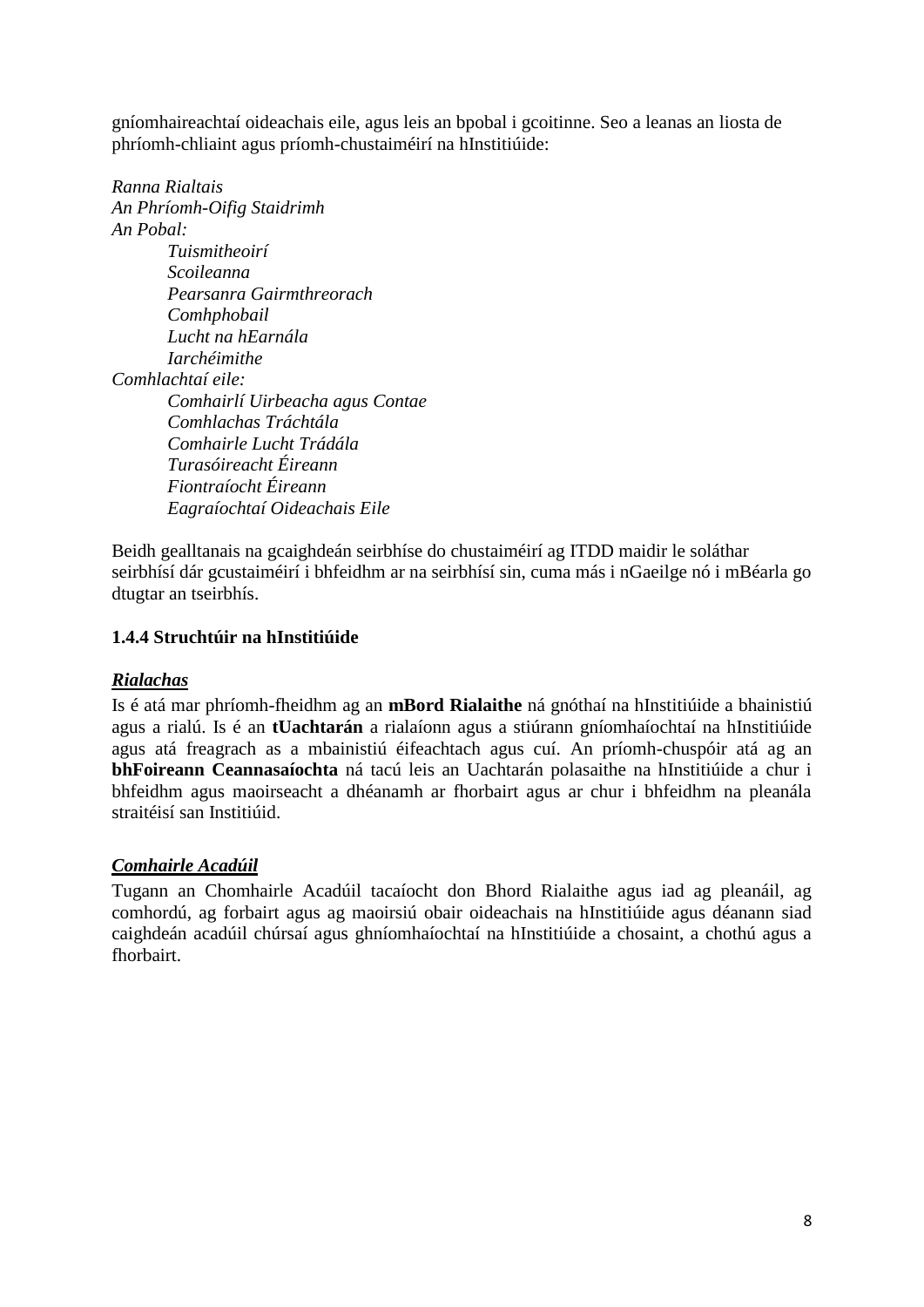#### *Scoileanna agus Ranna Acadúla*

Tá an Institiúid roinnte ina ceithre scoil acadúil le hIonad Foghlama ar Feadh an tSaoil, a chuireann seirbhísí oideachais ar fáil, ag leibhéal fochéime agus iarchéime. Tá ranna agus rannóga éagsúla i ngach scoil, mar a léirítear anseo thíos:

| <b>Scoil</b>                                           | Roinn/Rannóg                                               |
|--------------------------------------------------------|------------------------------------------------------------|
| Scoil an Ghnó & na nDaonnachtaí                        | Roinn an Staidéir Ghnó                                     |
|                                                        | Roinn na nDaonnachtaí                                      |
|                                                        | An Roinn Staidéar Bainistíochta &<br>Airgeadais            |
|                                                        | An Roinn Staidéar Fáilteachais                             |
| Scoil na hInnealtóireachta                             | Roinn na hInnealtóireachta Leictronaí<br>& Meicniúla       |
|                                                        | Roinn na Timpeallachta Tógtha                              |
|                                                        | Roinn na gCeirdeanna<br>Innealtóireachta                   |
| Scoil na Sláinte & na hEolaíochta                      | Roinn na nEolaíochtaí Feidhmeacha                          |
|                                                        | An Roinn Altranais, Cnáimhseachais<br>& Staidéar Sláinte   |
|                                                        | Rannóg an Chnáimhseachais                                  |
| Scoil na Faisnéisíochta & na nEalaíon<br>Cruthaitheach | Roinn na Ríomhaireachta Físe agus<br>Duine-Dhírithe        |
|                                                        | Roinn na hEolaíochta Ríomhaireachta<br>agus Matamaitice.   |
|                                                        | Roinn na nEalaíon Cruthaitheach, na<br>Meán agus an Cheoil |
| Ionad Foghlama ar Feadh an tSaoil                      | Ionad Foghlama ar Feadh an tSaoil                          |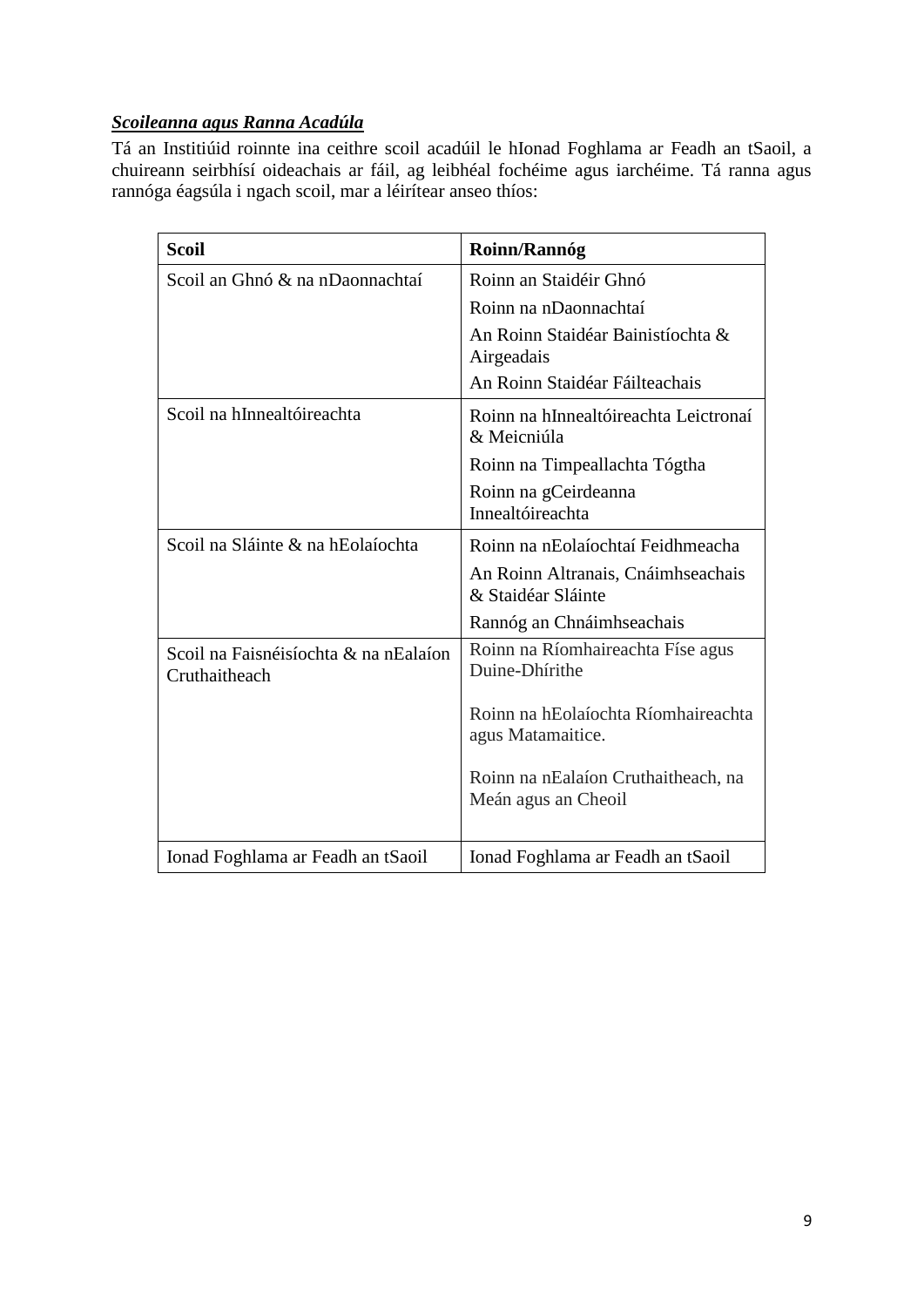## **CAIBIDIL 2**

## GEALLTANAIS CHUN SEIRBHÍSÍ A SHOLÁTHAR TRÍ GHAEILGE

#### **FORBHREATHNÚ**

Tá an Institiúid tiomanta do sheirbhísí ardchaighdeáin a sholáthar i nGaeilge agus/nó go dátheangach dár gcustaiméirí. Iad seo a leanas tosaíochtaí na scéime seo:

- Leasú breise a dhéanamh ar chumas na hInstiúide seirbhísí a chur ar fáil trí Ghaeilge.
- Feasacht faoin scéim seo a mhéadú i measc na foirne.
- Leanúint leis an bhforbairt ar chóras foirmiúil le monatóireacht a dhéanamh ar an éileamh ar sheirbhísí agus úsáid na Gaeilge trí shuirbhé uile-Institiúíde a chur i bhfeidhm agus a thuairisciú.
- Tuilleadh forbartha a dhéanamh ar chórais do agus le mic léinn trí dhoiciméadacht dátheangach agus seirbhísí teoranta duine-le-duine i réimsí sainithe.
- Inniúlacht foirne sa Ghaeilge a leasú trí oiliúint agus forbairt foirne a chur ar fáil.

Leagann an caibidil seo amach na gealltanais nua agus leantacha maidir le soláthar seirbhísí agus gníomhaíochtaí institiúide ginearálta sa Ghaeilge agus/nó go dátheangach dár gcustaiméirí uile.

#### GEALLTANAIS NUA AGUS LEANTACHA

#### **2.1 SOLÁTHAR FAISNÉISE DON PHOBAL**

Ó bunaíodh an chéad scéim ag ITDD faoi Acht na dTeangacha Oifigiúla, tá méadú mór tagtha ar líon na gcumarsáidí a déantar go dátheangach. Ullmhaíodh an doiciméadacht Institiúide riachtanach i bhformáid dhátheangach agus tá an Institiúid tiomanta do leasú breise a dhéanamh ar sholáthar litearthachta agus cumarsáide Gaeilge i rith tréimhse na scéime seo agus scéimeanna eile ina dhiaidh seo nuair is cuí, sna réimsí seo a leanas:

- Bróisiúir, foirmeacha iarratais agus bileoga faisnéise (mar a léirítear in Aguisín 1)
- Foilseacháin (féach 2.5)
- Preasráitis cuirfear 25% acu seo ar fáil go dátheangach ón tús más sna meáin náisiúnta a fhoilseofar iad. Foilseofar leaganacha dátheangacha d'ailt ábhartha ar shuíomh gréasáin ITDD.

## **2.2 TAIRISCINT GHNÍOMHACH SEIRBHÍSE**

Glacfaidh ITDD gach deis ina cuid caidreamh laethúil lena custaiméirí na seirbhísí atá ar fáil trí Ghaeilge a chur chun cinn agus a phoibliú, agus is féidir sin a dhéanamh trí:

 É a rá go díreach le custaiméirí mar gheall ar an rogha atá acu déileáil leis an Institiúid trí Ghaeilge, mar shampla, trí fhógraí a chur suas i láithreacha fáilte a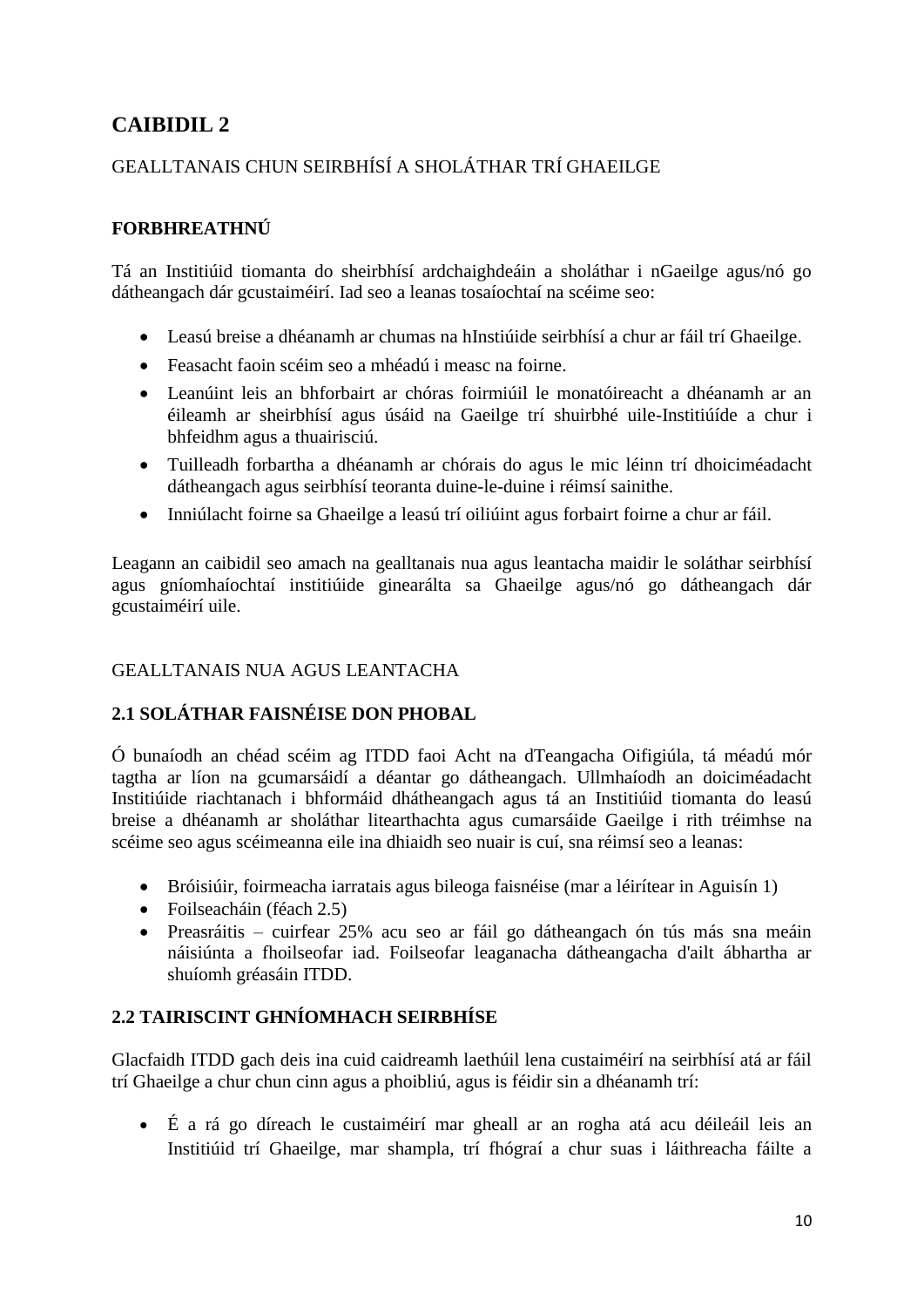léireodh go bhfuil seirbhísí ar fáil trí Ghaeilge agus tríd an méid sin a lua ar shuíomh gréasáin na hInstitiúide.

 Nótaí a chur i bhfoilseacháin agus i bhfógraí a luafadh go gcuireann an Institiúíd seirbhísí ar fáil trí Ghaeilge agus, dá réir, go gcuireann sí fáilte rompu siúd ar mhian leo gnó a dhéanamh trí Ghaeilge, de réir gealltanas na scéime aontaithe.

## **2.3 POINTE CÉADTEAGMHÁLA**

Is iad na rúnaithe/hoibritheoirí lasc-chláir na pointí céadteagmhála leis an bpobal. Beidh sé fós mar pholasaí ag an Institiúid a chinntiú go mbíonn na cleachtais Seirbhíse Ardchaighdeáin do Chustaiméirí (SAC - QCS) i bhfeidhm sa réimse seo, mar a léiríonn seo a leanas:

- Cuirfear ar chumas na rúnaithe beannachtaí bunúsacha a dhéanamh trí Ghaeilge.
- Leanfaidh an córas uathoibrithe ag tabhairt ainm na hInstitiúíde agus roghanna roghchláir trí Ghaeilge.
- Cuirfear socruithe eile i bhfeidhm chun daoine ón bpobal a chur i dteagmháil, ar bhealach tráthúil, leis an oifig nó oifigeach atá in ann an tseirbhís atá uathu a chur ar fáil trí Ghaeilge, mar atá liostaithe san oifig fáilte agus ar shuíomh gréasáin na hInstitiúide.

#### **2.4 SEIRBHÍSÍ DÁTHEANGACHA "DUINE LE DUINE"**

Tá Oifigeach Gaeilge dá cuid féin ag an Institiúid a thabharfaidh an deis dóibh siúd ar mhian leo a gcuid gnó a dhéanamh trí Ghaeilge sin a dhéanamh ar bhealach tráthúil.

#### **2.5 FOILSEACHÁIN INSTITIÚIDE**

Cuirfear foilseacháin Institiúide ar fáil go dátheangach faoin gclúdach céanna nuair is cuí, seachas nuair nach bhfuil seo indéanta toisc méid, leagan amach nó nádúir an doiciméid. Aon uair go mbíonn na bróisiúir, foirmeacha iarratais nó na bileoga faisnéise seo ar fáil ar shuíomh gréasáin na hInstitiúide, cuirfear leagan Gaeilge ar fáil ag an am céanna leis an leagan Béarla.

- a) Cuirfear sainchuntais phoist amach fós i nGaeilge agus i mBéarla faoi mar a éilíonn an tAcht, seachas i gcás post áirithe idirnáisiúnta a d'fhéadfaí a sheachfhoinsiú go gníomhaireachtaí tríú páirtí.
- b) Leanfar le foilsiú tuairiscí comhairleora agus doiciméid thiomnaithe theicniúla sa teanga inar foilsíodh iad ar dtús.
- c) Beidh na clúdaigh agus gach ceannteideal sa Réamheolaire (Prospectus), chomh maith le Fáilte an Uachtaráin agus Fáilte na Leabharlainne, ar fáil go dátheangach fós.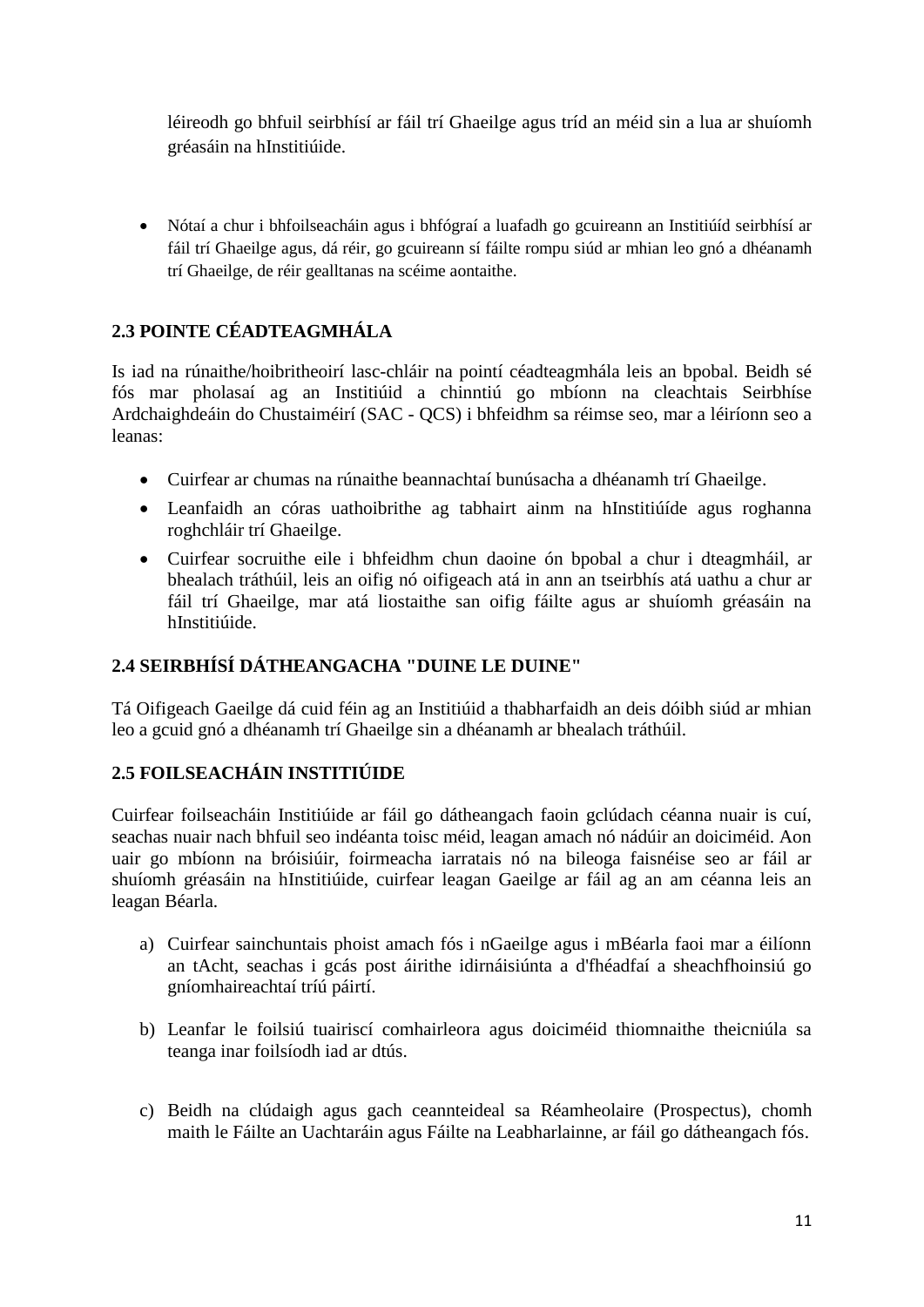- d) Beidh clúdaigh Lámhleabhar na Mac Léinn, chomh maith le Fáilte an Uachtaráin agus leathanaigh na Féilire, Dialainne agus Uimhreacha Úsáideacha Teileafóin, ar fáil go dátheangach fós.
- e) Foilseofar an Lámhleabhar Bronnta Céime go dátheangach ina iomláine, ach amháin ainmneacha na ndaoine.
- f) Cinntíonn an Institiúid go gcuirfear foirmeacha iarratais agus bileoga faisnéise, nuair atá leaganacha Gaeilge agus Béarla ar leith ann, ar taispeáint leis an tsuntasacht chéanna don dá leagan ag gach suíomh poiblí agus go mbeidh teacht chomh héasca céanna ar an leagan Gaeilge is atá ar an leagan Béarla.
- g) Cuirfear custaiméirí ar an eolas go réamhghníomhach mar gheall ar an leagan Gaeilge trí fógra oiriúnach a chur ar taispeáint ar an leagan Béarla den doiciméad agus/nó trí aon bhealach eile a mheasann an Institiúid atá oiriúnach.
- h) Beidh na bróisiúir atá dírithe ar an margadh idirnáisiúnta i mBéarla amháin.
- i) Beidh cuirí go hócáidí oifigiúla amhail ceolchoirmeacha, laethanta oscailte, searmanais bhronnta, agus oscailtí oifigiúla foirgneamh dátheangach, más leictreonach nó i gcóip chrua atá siad.
- j) Beidh cártaí mac léinn agus cártaí gnó ar fáil go dátheangach fós.

#### **2.6 CÓRAIS RÍOMHAIRE**

Tá ríomh-chórais áirithe ar nós *Core, Agresso, Banner, Millennium* agus *VLE* á n-óstáil agus á gcothabháil ag soláthraithe tríú páirtí agus, dá bharr sin, ní féidir a chinntiú go dtacófaí le seirbhísí Gaeilge mar go luíonn sé lasmuigh de scóip na hInstitiúide.

#### **2.7 SUÍOMH GRÉASÁIN**

Beidh tairseach tiomnaithe Gaeilge bunaithe agus inrochtana tríd an príomh-shuíomh gréasáin nuair a thagann an suíomh nua ar líne sa bhliain 2019. Is é an tOifigeach Gaeilge a bheidh á bhainistiú seo agus taispeánfar nasc ag barr an phríomh-shuímh in aice leis an mír Mic Léinn agus Foireann Reatha. Beidh sé éasca ar phobal na Gaeilge teacht ar an tairseach seo.

#### **2.8 SEIRBHÍSÍ IDIRGHNÍOMHACHA**

Tá líon teoranta seirbhísí idirghníomhacha á reáchtáil ag an Institiúid faoi láthair, lena náirítear clárú mac léinn ar líne do chláir lánaimseartha, agus ríomh-iarratais d'fholúntais phoist. Tá na seirbhísí seo á n-óstáil agus á gcothabháil ag soláthraithe tríú páirtí agus, dá bharr, níl mórán scóip ag an Institiúid iad a leasú.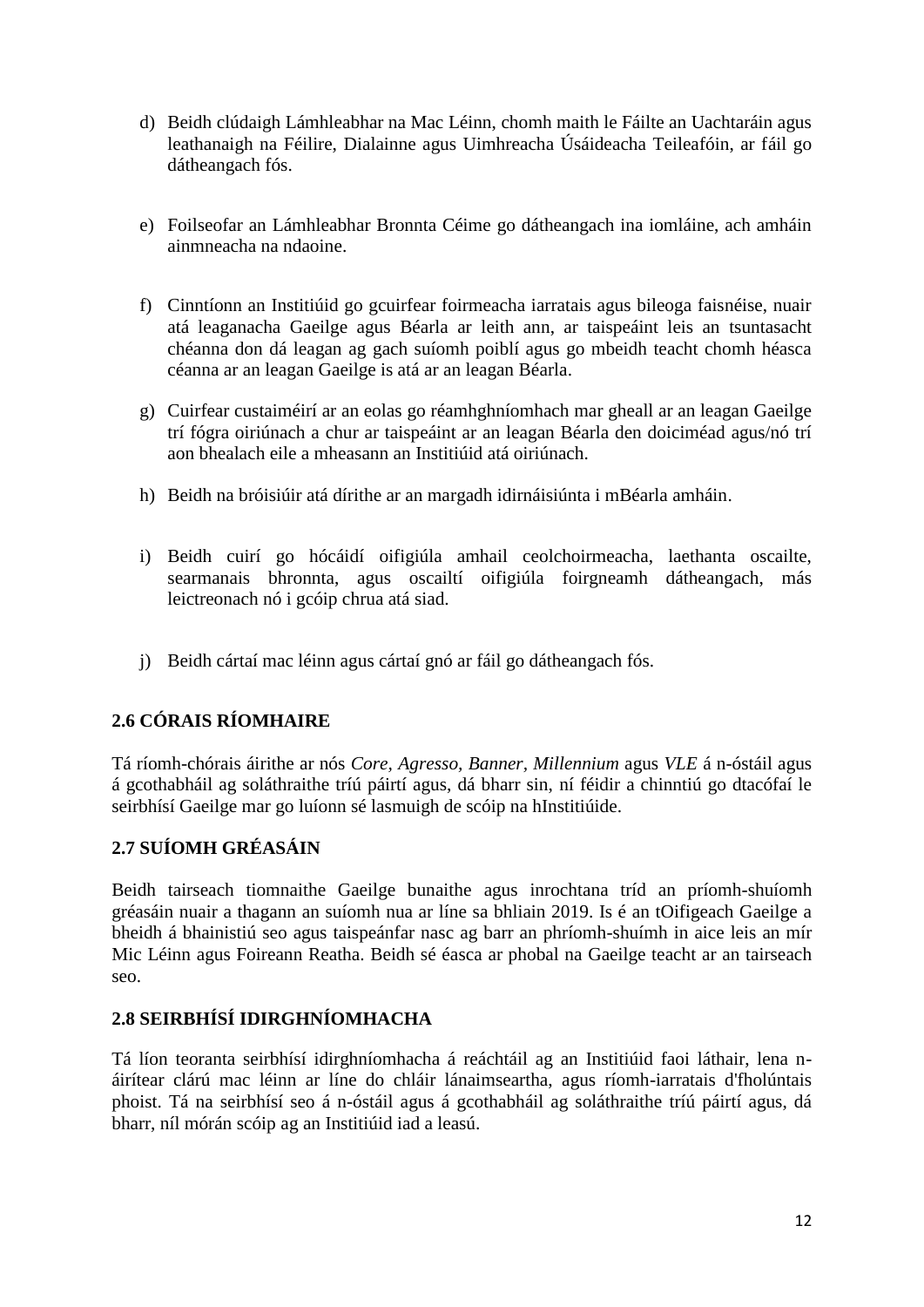Cuirtear sainchuntais phoist ar fáil go dátheangach faoi mar a éilíonn an tAcht, agus is féidir teacht orthu trí na naisc áirithe a úsáid atá le feiceáil ar mhír ríomh-earcaíochta shuíomh gréasáin na hInstitiúide ag [www.dkit.ie/human-resources/vacancies.](http://www.dkit.ie/human-resources/vacancies)

#### **2.9 POLASAÍ MAIDIR LE CRUINNITHE POIBLÍ / CUAIRTEANNA Ó SCOILEANNA**

Ní bhíonn cruinnithe poiblí ag an Institiúid i gceantair Ghaeltachta agus reáchtáiltear gach ceann dá cruinnithe poiblí i mBéarla. Sa chás go mbíonn cruinnithe ag an Institiúid i nGaelscoileanna agus i nGaeltacht Ráth Chairn, áfach, déanfar trí Ghaeilge iad, e.g. míniú a thabhairt ar na cúrsaí atá ar fáil in ITDD etc. Leanfaidh sí uirthi chomh maith ag úsáid Gaeilge i ngach comhfhreagras leis na scoileanna seo.

#### **2.10 LOGAINMNEACHA GAELTACHTA**

Úsáidfear Logainmneacha oifigiúla na gceantar Gaeltachta (faoi mar atá fógartha ag an Aire in Ord na Logainmneacha (Ceantair Ghaeltachta) 2004) san Institiúid ar bhonn oifigiúil.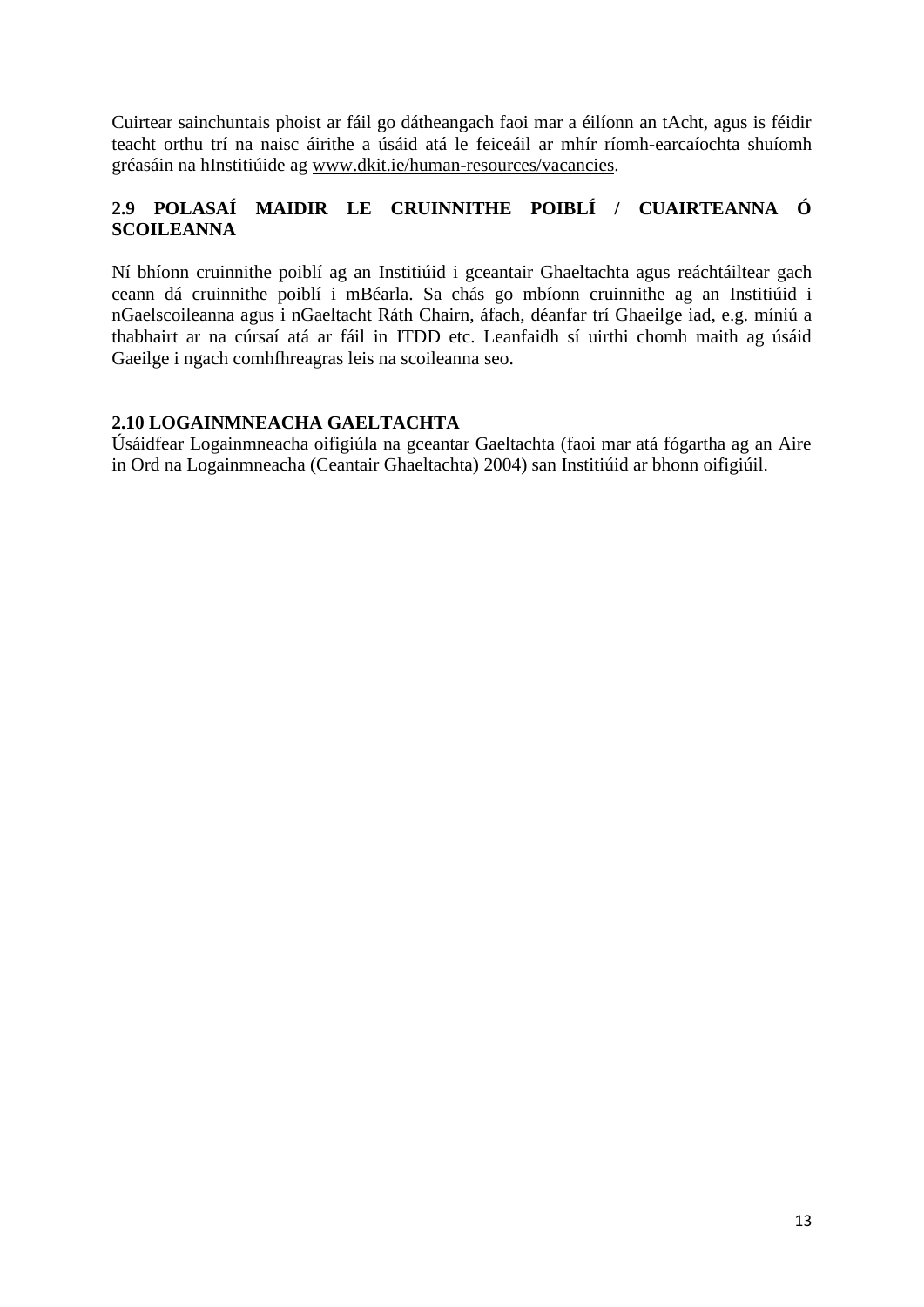#### **CAIBIDIL 3**  INNIÚLACHT NA hINSTITIÚIDE SA GHAEILGE A FHEABHSÚ

## **3.1 EARCÚ AGUS SOCRÚCHÁIN**

Ní mór a thuiscint go bhfuil an Institiúid faoi cheangal na rialachán leagtha amach ag an Aire Oideachais agus Scileanna maidir le gnáis roghnúcháin.

Sin ráite, thar tréimhse na scéime seo agus na scéimeanna a thiocfaidh ina diaidh, cinnteoidh an Roinn Acmhainní Daonna (faoi réir chreat gnáis earcaíochta náisiúnta aontaithe) go bhfuil líon imleor foirne i réimsí ábhartha inniúil ar an nGaeilge. Áirithe anseo bheadh oiliúint agus ath-imlonnú chun tacú le pé earcaíocht a cheaptar a bheith riachtanach agus nuair is cuí.

Cuirfidh polasaí earcaíochta na hInstitiúide san áireamh na scileanna Gaeilge is gá san Oifig Fáilte agus sa Leabharlann. Déanfar athbhreithniú ar fhógraí agus ar shainchuntais phoist faoi mar a thagann siad amach chun béim a chur ar inniúlacht sa Ghaeilge, más bua buntáisteach é, nuair is cuí.

Chun feasacht ar an nGaeilge a mhéadú, leanfaimid orainn ag cur an ábhair seo chun cinn inár gcúrsaí Oiliúna Ionduchtaithe chun an fhoireann a chur ar an eolas mar gheall ar chuspóirí Acht na dTeangacha Oifigiúla, conas mar a chuirtear i bhfeidhm é san Institiúid agus na himpleachtaí a ghabhann leis don eagraíocht.

#### **3.2 OILIÚINT AGUS FORBAIRT FOIRNE**

Tá tiomantas leantach ag an Institiúid d'oiliúint chuí a chur ar fáil dá cuid foirne agus do thacú le forbairt foirne. Spreagfaimid forbairt scileanna teanga chun ár gcuid inniúlachta a fheabhsú le seirbhísí a sholáthar trí mheán na Gaeilge. Tá scileanna Gaeilge ag roinnt ball foirne san Institiúid ag bunleibhéal, meánleibhéal agus ardleibhéal cheana féin agus tá sé mar aidhm againn cur leis na scileanna seo. I measc na mbeartas a bheidh in úsáid ag an Roinn Acmhainní Daonna i gcomhar le hOifig na Gaeilge agus Roinn na nDaonnachtaí, beidh:

- Suirbhé ar lucht na foirne maidir le leibhéil scile sa Ghaeilge agus an fonn atá orthu feabhas a chur ar na scileanna céanna.
- Lucht foirne agus mic léinn a chur ar an eolas maidir le ranganna Gaeilge atá ar fáil sa réigiún.
- Ranganna Gaeilge a chur ar fáil go hinmheánach nuair atá sé indéanta, ag brath ar éileamh.
- Tacú le lucht foirne a bheadh ag iarraidh a gcuid Gaeilge a fheabhsú le dhá rang tiomnaithe mar chuid den Phlean Oiliúna agus Forbartha Foirne.

## **3.3 LEASÚ SEIRBHÍSÍ TACAÍOCHTA**

Mar a bhí sa dara scéim ag an Institiúid, tá leasú na seirbhísí tacaíochta Gaeilge mar thosaíocht againn. Cuireadh liosta de na baill foirne a bheadh toilteanach seirbhís a sholáthar as Gaeilge ar fáil don Oifig Fáilte agus tá sé suite chomh maith ar shuíomh gréasáin na hInstitiúide. Tá sé i gceist againn tuilleadh feabhsaithe a dhéanamh ar inniúlacht Ghaeilge na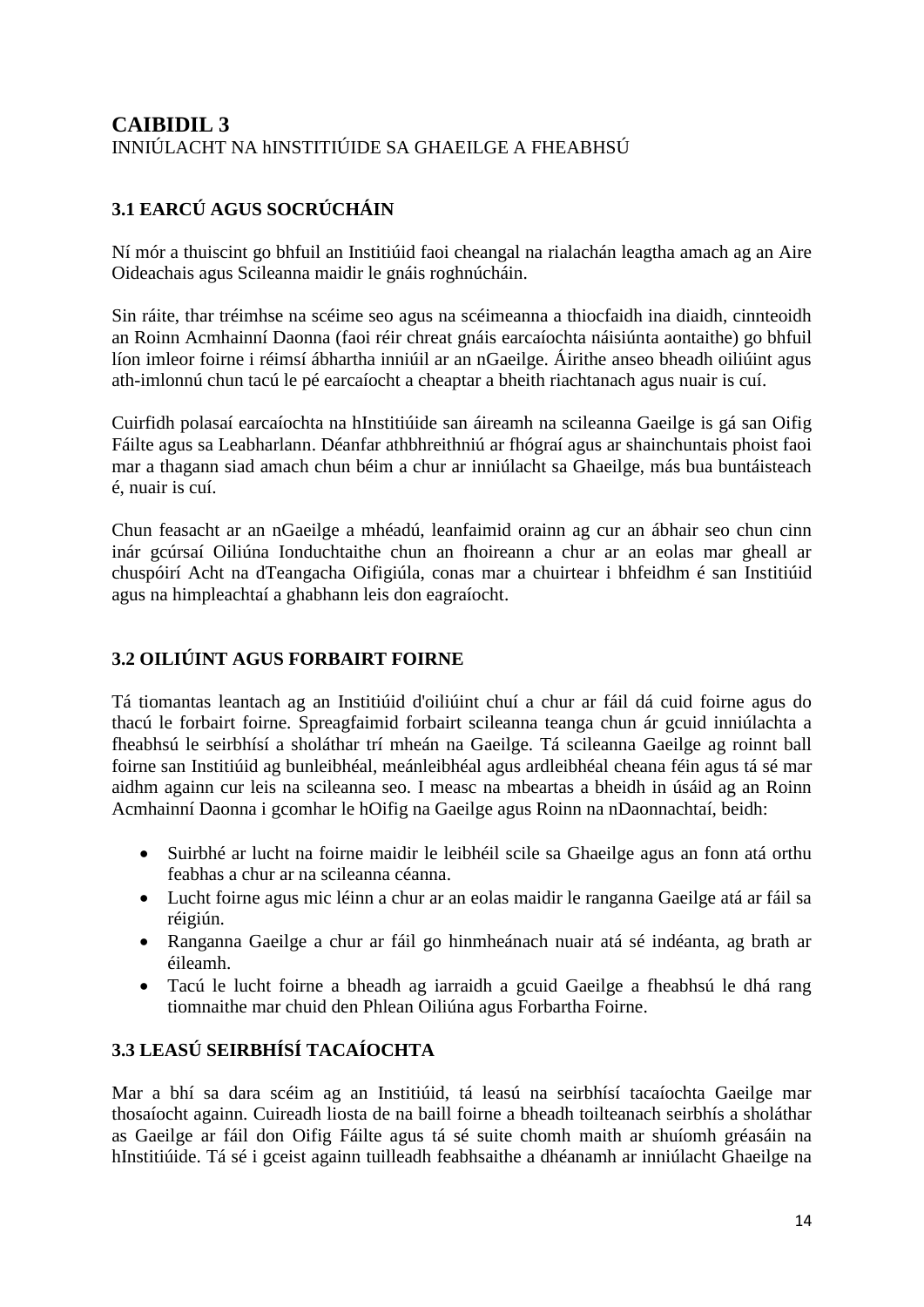foirne trí oiliúint, forbairt foirne agus tríd an earcaíocht, faoi mar atá sonraithe i 3.1 agus 3.2 thuas.

Leanfaidh an tOifigeach Gaeilge ag déanamh aistriúcháin agus d'fheadfadh go gcuirfí na haistriúcháin amach ar conradh, más gá.

Beidh an leabharlann fós mar stór d'acmhainní foghlama Gaeilge don fhoireann agus do mhic léinn e.g. leabhair, CDanna, DVDanna Gaeilge etc. Tá an leabharlann tiomanta d'athbhreithniú a dhéanamh ar na hacmhainní Gaeilge seo ar bhonn leanúnach.

#### **3.4 GAEILGE A CHUR CHUN CINN**

Tá an Institiúid tiomanta go hiomlán do chur chun cinn agus d'fhorbairt na Gaeilge ar an gcampas. Léirítear seo sa Phlean Straitéiseach reatha agus léireofar i bPleananna Straitéiseacha eile amach anseo é chomh maith.

Nuair a ceapadh Oifigeach Gaeilge páirtaimseartha, léiríodh an tiomantas suntasach airgeadais agus siombalach atá ag ITDD don Ghaeilge. Leanfar leis an dtiomantas seo i rith na tríú scéime.

I rith óráidí ag ócáidí poiblí a bheidh ar siúl san Institiúid, beidh Gaeilge le cloisteáil ag tús roinnt de na ráitis, ar mhaith le híomhá agus timpeallacht dhearfach dhátheangach a léiriú.

Leagfaidh an Oifig Ghairmeacha béim fós ar na deiseanna atá ar fáil dóibh siúd le hinniúlacht ar Ghaeilge, ní hamháin ó thaobh fostaíochta de ach sa bhreisoideachas chomh maith.

Mar gur teanga bheo í Gaeilge, tá sé ríthábhachtach í a chuimsiú i saol an champais. Dá réir sin, eagrófar roinnt imeachtaí sóisialta chun seo a chothú. Ina measc, déanfar:

- Imeachtaí a reáchtáil i rith Seachtain na Gaeilge gach bliain.
- Imeachtaí sóisialta don fhoireann agus do mhic léinn a chur ar bun, lena n-áirítear Ciorcal Comhrá, chomh maith le himeachtaí sóisialta eile chun timpeallacht dhearfach a chruthú inar féidir comhrá a dhéanamh go héasca.
- Mic léinn a spreagadh le cumainn don Ghaeilge a bhunú, nó "Cumann Gaelach". Mar gur gá go mbeadh na mic léinn á stiúradh seo, rachaidh an Institiúid i dteagmháil le hAontas na Mac Léinn mar gheall air.
- Molfaidh agus éascóidh an Institiúid rannpháirtíocht as Gaeilge in imeachtaí a bheidh ar siúl i scoileanna (e.g. Scifest etc.).

I rith tréimhse na dara scéime ag ITDD, úsáideadh sraith leathanach ar shuíomh gréasáin na hInstitiúide chun lucht foirne agus mic léinn a choimeád ar an eolas maidir le cúrsaí Gaeilge, agus san áireamh sna hábhair chéanna bhí acmhainní foghlama, seirbhísí atá ar fáil as Gaeilge in ITDD, imeachtaí agus faisnéis mar gheall ar chearta/dualgais teanga faoi Acht na dTeangacha Oifigiúla. Os rud é go bhfuil dearadh iomlán nua á dhéanamh ar an suíomh, tá sé níos oiriúnaí go n-úsáidfí tairseach faisnéise tiomnaithe chun an t-eolas seo a chur ar fáil (feach 2.7). Is é an tOifigeach Gaeilge a bheidh i bhfeighil an eolais seo agus d'fhéadfadh go gcuirfí leis nuair a/má bhunaítear Cumann Gaelach san Institiúid.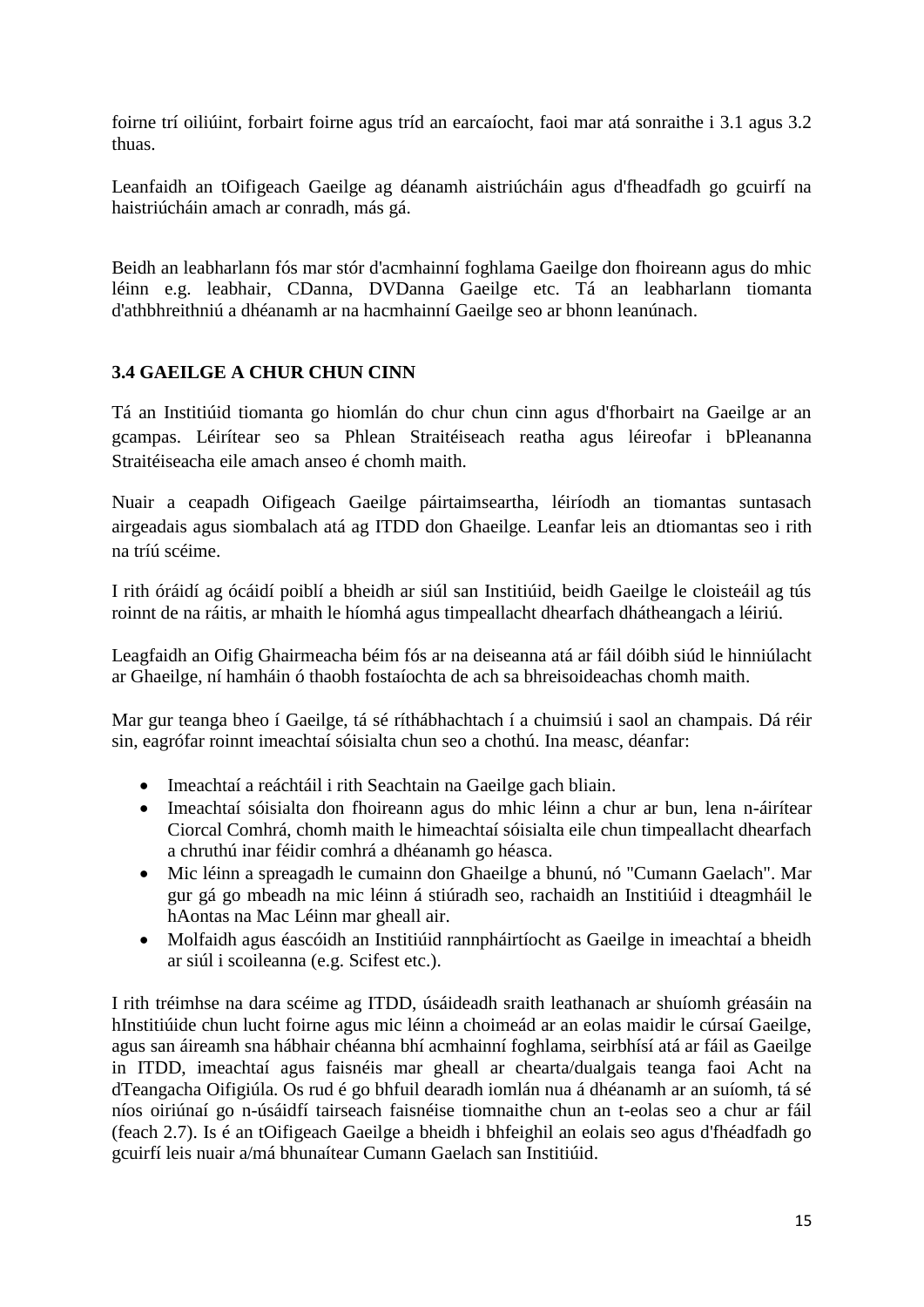#### **CAIBIDIL 4**  CUR I bhFEIDHM & MONATÓIREACHT

Is í an Leasuachtarán Pleanála Straitéisí, Cumarsáide agus Forbartha a bheidh freagrach as cur i bhfeidhm na scéime seo. Tabharfaidh an tOifigeach Gaeilge cúnamh don Leasuachtarán an méid sin a bhaint amach. Déanann an Leasuachtarán tuairisciú go díreach don Uachtarán.

Déanfar monatóireacht ar dhul chun cinn agus déanfar é a thuairisciú go bliantúil don Bhord Rialaithe, agus i dTuarascáil Bhliantúil na hInstitiúide.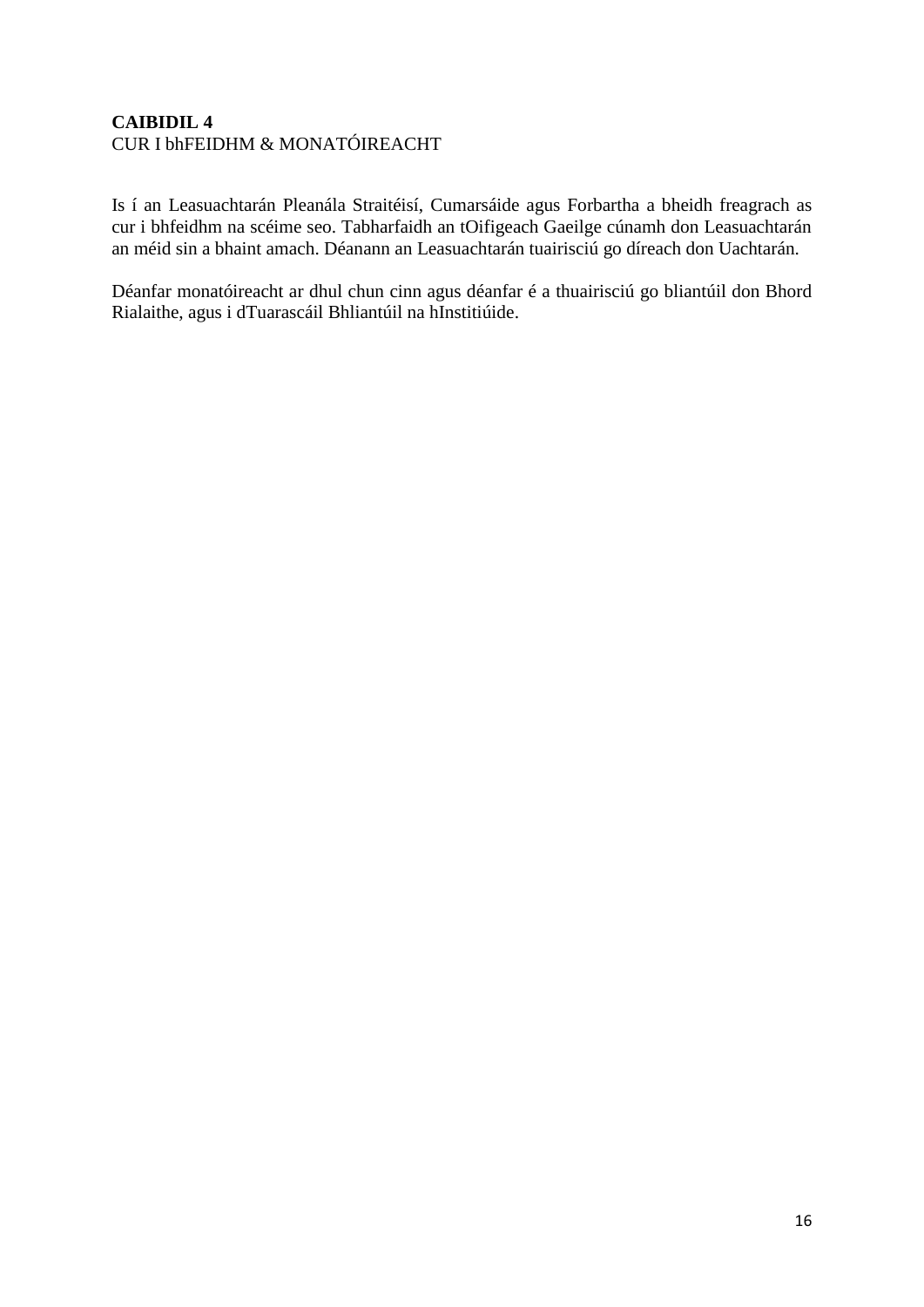#### **CAIBIDIL 5**  POIBLIÚ NA SCÉIME AONTAITHE

Déanfar ábhair na scéime agus na gealltanais agus na forálacha cuimsithe ann a scaipeadh ar an bpobal i gcoitinne sna slite seo a leanas:-

- Preasráitis
- Seoladh Oifigiúil
- Fógairt forálacha
- Scaipeadh ar ghníomhaireachtaí agus ar chomhlachtaí poiblí cuí
- Suíomh gréasáin

Thairis sin, cuirfear na beartais sonraithe i gCaibidil 2, Mír 2.2 i bhfeidhm *(Tairiscint Ghníomhach Seirbhíse).* 

Scaipfear an scéim go hinmheánach ar gach ball foirne is mac léinn san Institiúid trí mheán ríomhphost, le nóta ón Uachtarán, agus seolfar cóip den scéim aontaithe chuig Oifig an Choimisinéara Teanga.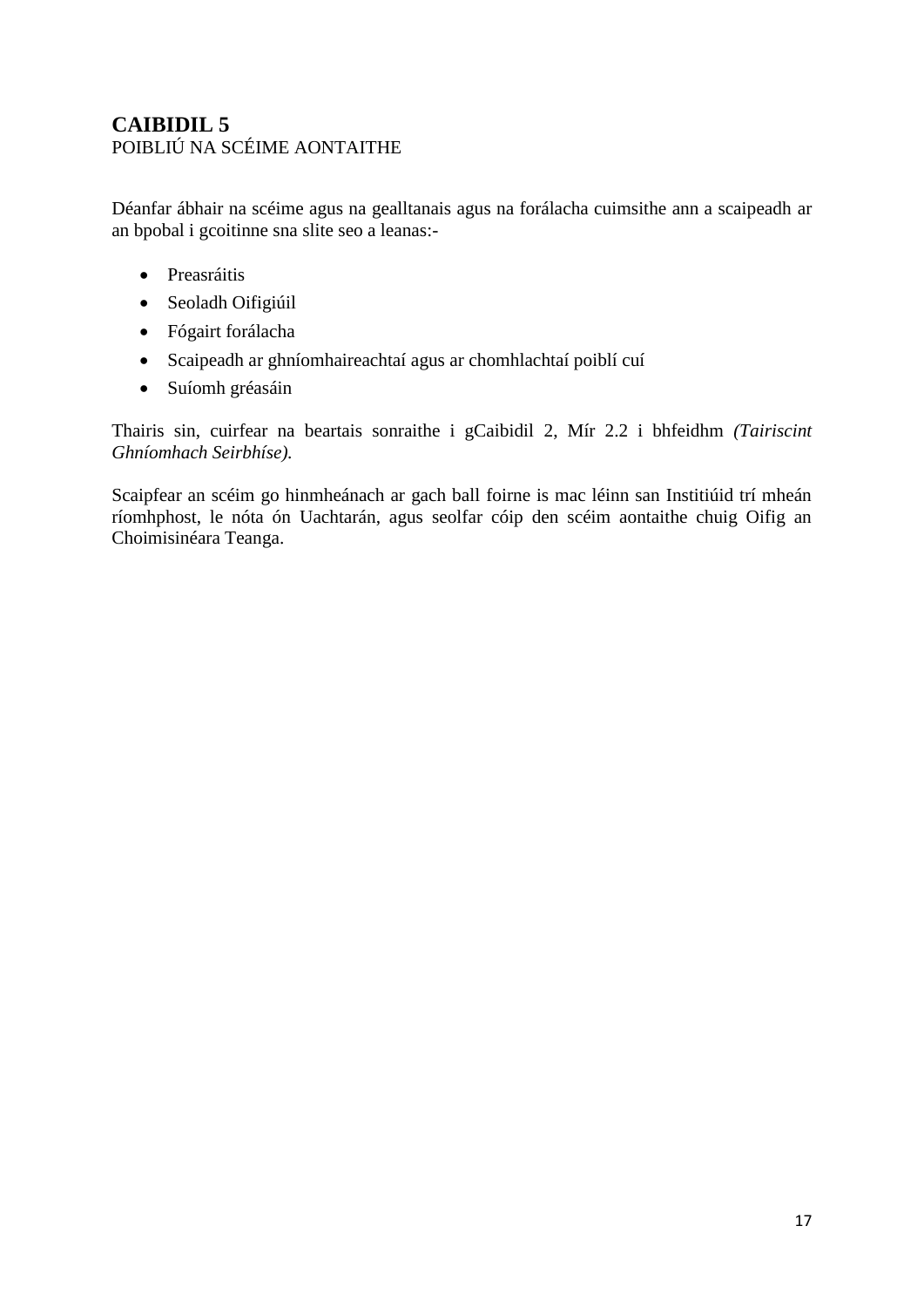## **AGUISÍN 1**

#### **Sceideal do Sholáthar Doiciméadachta agus Seirbhíse Dátheangaí**

*Liostálann an tábla seo a leanas an doiciméadacht dhátheangach (lena n-áirítear Bróisiúir, Foirmeacha Iarratais agus Bileoga Faisnéise) a chuirfear ar fáil i rith na tríú scéime. Tarlóidh seo anuas ar na hábhair a cuireadh ar fáil sa chéad agus sa dara scéim, a bheidh ar fáil fós.* 

| Aonad                                                                 | <b>Dara Scéim</b>                                                                                                                                                                                                                                                                                                            | Tríú Scéim                                                                                                                                                          |
|-----------------------------------------------------------------------|------------------------------------------------------------------------------------------------------------------------------------------------------------------------------------------------------------------------------------------------------------------------------------------------------------------------------|---------------------------------------------------------------------------------------------------------------------------------------------------------------------|
| Oifig an Uachtaráin                                                   | Cuirí<br>$\blacksquare$<br>Réamhrá<br>٠<br>Óráidí/Cainteanna<br>$\blacksquare$<br>Réamhléirithe                                                                                                                                                                                                                              | Cuirí (leanúnach)<br>$\blacksquare$<br>Réamhrá (leanúnach)<br>٠<br>Óráidí/Cainteanna<br>$\blacksquare$<br>Réamhléirithe (leanúnach)                                 |
| Leasuachtarán<br>Pleanála Straitéisí,<br>Cumarsáide agus<br>Forbartha | N/B                                                                                                                                                                                                                                                                                                                          | 3ú Scéim Teanga<br>٠<br>Plean Straitéiseach<br>٠<br>Cuirí (leanúnach)<br>٠<br>Réamheolaire/Prospectus<br>٠<br>Preasráitis<br>$\blacksquare$<br>Ailt Roghnaithe<br>٠ |
| <b>Acmhainní Daonna</b>                                               | Foirm Údaraithe d'Obair<br>$\blacksquare$<br>Sheachtrach<br>Foirm Scoir Fostaithe<br>$\blacksquare$<br>Foirm Údaraithe Poist<br>$\blacksquare$<br>Foirm Luathscoir Fostaithe<br>$\blacksquare$<br>Foirm Éilimh do Bhaill an<br>$\blacksquare$<br>Phainéil Agallaimh<br>Dearbhú Pinsean Seirbhíse<br>$\blacksquare$<br>Poiblí | Doiciméid Pholasaí do<br>$\blacksquare$<br>Shaoráil Faisnéise<br>Sainchuntais Phoist<br>$\blacksquare$                                                              |
| Leabharlann                                                           | Foirm Iarratais do<br>$\blacksquare$<br><b>Bhallraíocht Sheachtrach</b><br>Foirm Iarratais do Bhaill<br>٠<br>Foirne ITDD<br>Bileog "Tell Us What You<br>٠<br>Think" / "Inis Dúinn Cad a<br>Cheapann Tú"<br>Bileog "Cárta Amháin, 6<br>$\blacksquare$<br>Leabharlann" 1 Card 6<br>Libraries"                                  | Ciorcal Comhrá<br>$\blacksquare$                                                                                                                                    |
| <b>Ionad Forbartha</b><br>Réigiúnach                                  | Fillteán Faisnéise RDC,<br>٠<br>clúdach istigh<br>Fillteán Forléargais RDC,<br>$\blacksquare$<br>iatán                                                                                                                                                                                                                       |                                                                                                                                                                     |